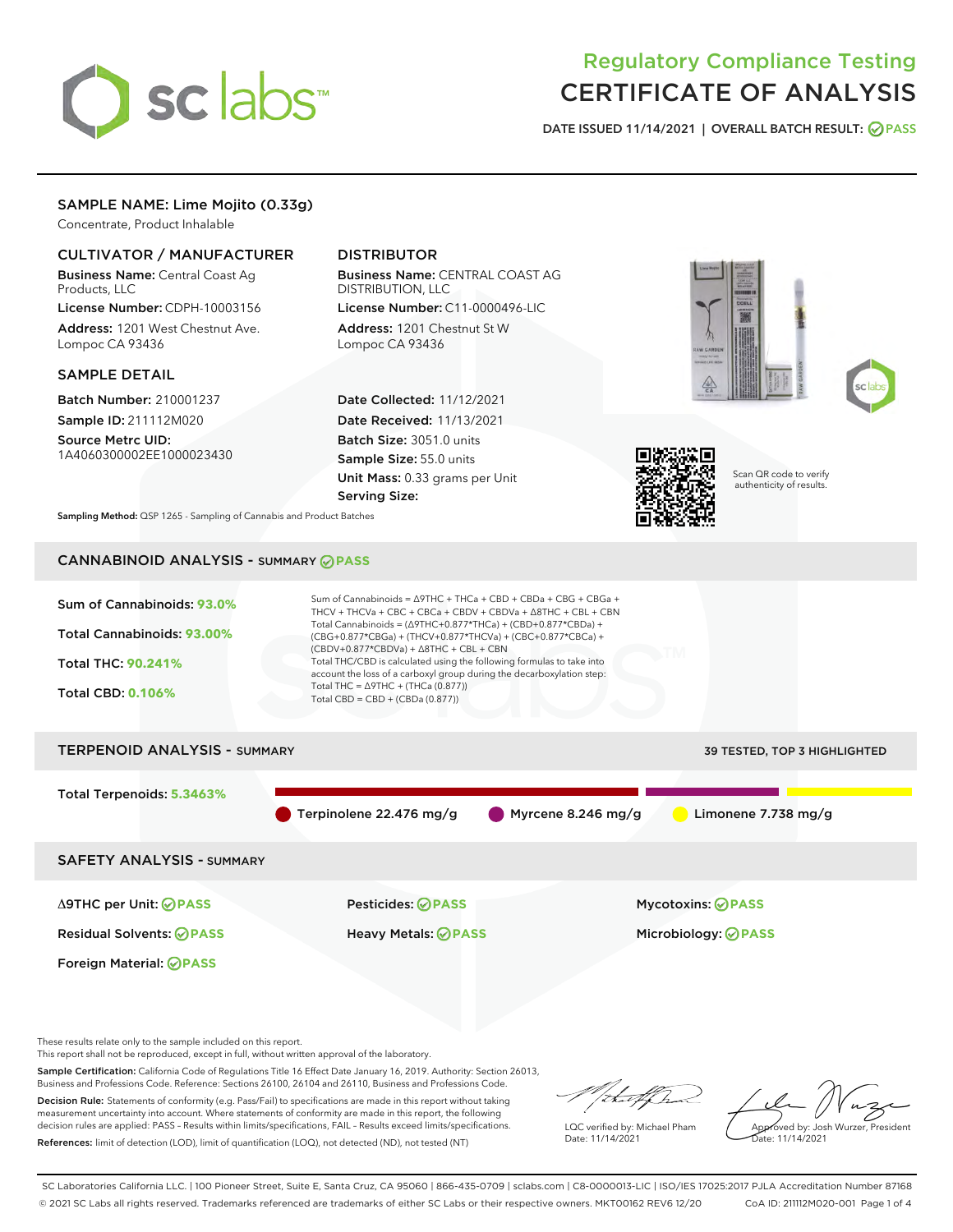



LIME MOJITO (0.33G) | DATE ISSUED 11/14/2021 | OVERALL BATCH RESULT: **⊘** PASS

#### CANNABINOID TEST RESULTS - 11/13/2021 2 PASS

Tested by high-performance liquid chromatography with diode-array detection (HPLC-DAD). **Method:** QSP 1157 - Analysis of Cannabinoids by HPLC-DAD

#### TOTAL CANNABINOIDS: **93.00%**

Total Cannabinoids (Total THC) + (Total CBD) + (Total CBG) + (Total THCV) + (Total CBC) + (Total CBDV) + ∆8THC + CBL + CBN

TOTAL THC: **90.241%** Total THC (∆9THC+0.877\*THCa)

TOTAL CBD: **0.106%**

Total CBD (CBD+0.877\*CBDa)

TOTAL CBG: 2.098% Total CBG (CBG+0.877\*CBGa)

TOTAL THCV: 0.44% Total THCV (THCV+0.877\*THCVa)

TOTAL CBC: ND Total CBC (CBC+0.877\*CBCa)

TOTAL CBDV: ND Total CBDV (CBDV+0.877\*CBDVa)

| <b>COMPOUND</b>  | LOD/LOQ<br>(mg/g)          | <b>MEASUREMENT</b><br><b>UNCERTAINTY</b><br>(mg/g) | <b>RESULT</b><br>(mg/g) | <b>RESULT</b><br>(%) |
|------------------|----------------------------|----------------------------------------------------|-------------------------|----------------------|
| <b>A9THC</b>     | 0.06/0.26                  | ±31.043                                            | 902.41                  | 90.241               |
| <b>CBG</b>       | 0.06/0.19                  | ±0.827                                             | 20.98                   | 2.098                |
| <b>THCV</b>      | 0.1/0.2                    | ±0.22                                              | 4.4                     | 0.44                 |
| <b>CBN</b>       | 0.1/0.3                    | ±0.08                                              | 1.2                     | 0.12                 |
| <b>CBD</b>       | 0.07/0.29                  | ±0.049                                             | 1.06                    | 0.106                |
| $\triangle$ 8THC | 0.1 / 0.4                  | N/A                                                | <b>ND</b>               | <b>ND</b>            |
| <b>THCa</b>      | 0.05/0.14                  | N/A                                                | <b>ND</b>               | <b>ND</b>            |
| <b>THCVa</b>     | 0.07/0.20                  | N/A                                                | <b>ND</b>               | <b>ND</b>            |
| <b>CBDa</b>      | 0.02/0.19                  | N/A                                                | <b>ND</b>               | <b>ND</b>            |
| <b>CBDV</b>      | 0.04/0.15                  | N/A                                                | <b>ND</b>               | <b>ND</b>            |
| <b>CBDVa</b>     | 0.03/0.53                  | N/A                                                | <b>ND</b>               | <b>ND</b>            |
| <b>CBGa</b>      | 0.1/0.2                    | N/A                                                | <b>ND</b>               | <b>ND</b>            |
| <b>CBL</b>       | 0.06 / 0.24                | N/A                                                | <b>ND</b>               | <b>ND</b>            |
| <b>CBC</b>       | 0.2 / 0.5                  | N/A                                                | <b>ND</b>               | <b>ND</b>            |
| <b>CBCa</b>      | 0.07/0.28                  | N/A                                                | <b>ND</b>               | <b>ND</b>            |
|                  | <b>SUM OF CANNABINOIDS</b> |                                                    | 930.0 mg/g              | 93.0%                |

#### **UNIT MASS: 0.33 grams per Unit**

| ∆9THC per Unit                         | 1120 per-package limit | 297.80 mg/unit | <b>PASS</b> |
|----------------------------------------|------------------------|----------------|-------------|
| <b>Total THC per Unit</b>              |                        | 297.80 mg/unit |             |
| <b>CBD</b> per Unit                    |                        | $0.35$ mg/unit |             |
| <b>Total CBD per Unit</b>              |                        | $0.35$ mg/unit |             |
| <b>Sum of Cannabinoids</b><br>per Unit |                        | 306.9 mg/unit  |             |
| <b>Total Cannabinoids</b><br>per Unit  |                        | 307.0 mg/unit  |             |

| <b>COMPOUND</b>         | LOD/LOQ<br>(mg/g) | ៶៰៴៲៶៲៲៲៲<br><b>UNCERTAINTY</b><br>(mg/g) | <b>RESULT</b><br>(mg/g)                         | <b>RESULT</b><br>$(\%)$ |
|-------------------------|-------------------|-------------------------------------------|-------------------------------------------------|-------------------------|
| Terpinolene             | 0.008 / 0.026     | ±0.4608                                   | 22.476                                          | 2.2476                  |
| Myrcene                 | 0.008 / 0.025     | ±0.1064                                   | 8.246                                           | 0.8246                  |
| Limonene                | 0.005 / 0.016     | ±0.1107                                   | 7.738                                           | 0.7738                  |
| $\beta$ Caryophyllene   | 0.004 / 0.012     | ±0.1501                                   | 4.215                                           | 0.4215                  |
| $\beta$ Pinene          | 0.004 / 0.014     | ±0.0227                                   | 1.976                                           | 0.1976                  |
| Linalool                | 0.009 / 0.032     | ±0.0463                                   | 1.219                                           | 0.1219                  |
| $\alpha$ Pinene         | 0.005 / 0.017     | ±0.0099                                   | 1.149                                           | 0.1149                  |
| $\alpha$ Humulene       | 0.009/0.029       | ±0.0313                                   | 0.974                                           | 0.0974                  |
| <b>Terpineol</b>        | 0.016 / 0.055     | ±0.0567                                   | 0.924                                           | 0.0924                  |
| $\alpha$ Phellandrene   | 0.006 / 0.020     | ±0.0102                                   | 0.749                                           | 0.0749                  |
| Fenchol                 | 0.010 / 0.034     | ±0.0277                                   | 0.715                                           | 0.0715                  |
| 3 Carene                | 0.005 / 0.018     | ±0.0081                                   | 0.573                                           | 0.0573                  |
| $\alpha$ Terpinene      | 0.005 / 0.017     | ±0.0083                                   | 0.554                                           | 0.0554                  |
| $\gamma$ Terpinene      | 0.006 / 0.018     | ±0.0072                                   | 0.414                                           | 0.0414                  |
| Ocimene                 | 0.011 / 0.038     | ±0.0125                                   | 0.388                                           | 0.0388                  |
| trans-β-Farnesene       | 0.008 / 0.025     | ±0.0101                                   | 0.284                                           | 0.0284                  |
| <b>Borneol</b>          | 0.005 / 0.016     | ±0.0055                                   | 0.130                                           | 0.0130                  |
| Camphene                | 0.005 / 0.015     | ±0.0014                                   | 0.123                                           | 0.0123                  |
| Sabinene                | 0.004 / 0.014     | ±0.0013                                   | 0.112                                           | 0.0112                  |
| Geraniol                | 0.002 / 0.007     | ±0.0042                                   | 0.095                                           | 0.0095                  |
| Eucalyptol              | 0.006 / 0.018     | ±0.0019                                   | 0.077                                           | 0.0077                  |
| Nerolidol               | 0.009 / 0.028     | ±0.0047                                   | 0.075                                           | 0.0075                  |
| $\alpha$ Bisabolol      | 0.008 / 0.026     | ±0.0037                                   | 0.069                                           | 0.0069                  |
| p-Cymene                | 0.005 / 0.016     | ±0.0015                                   | 0.057                                           | 0.0057                  |
| Guaiol                  | 0.009 / 0.030     | ±0.0022                                   | 0.046                                           | 0.0046                  |
| Citronellol             | 0.003 / 0.010     | ±0.0018                                   | 0.037                                           | 0.0037                  |
| Sabinene Hydrate        | 0.006 / 0.022     | ±0.0014                                   | 0.036                                           | 0.0036                  |
| Nerol                   | 0.003 / 0.011     | ±0.0005                                   | 0.012                                           | 0.0012                  |
| Caryophyllene<br>Oxide  | 0.010 / 0.033     | N/A                                       | <loq< th=""><th><loq< th=""></loq<></th></loq<> | <loq< th=""></loq<>     |
| Fenchone                | 0.009 / 0.028     | N/A                                       | <b>ND</b>                                       | <b>ND</b>               |
| (-)-Isopulegol          | 0.005 / 0.016     | N/A                                       | ND                                              | <b>ND</b>               |
| Camphor                 | 0.006 / 0.019     | N/A                                       | ND                                              | ND                      |
| Isoborneol              | 0.004 / 0.012     | N/A                                       | <b>ND</b>                                       | ND                      |
| Menthol                 | 0.008 / 0.025     | N/A                                       | ND                                              | ND                      |
| R-(+)-Pulegone          | 0.003 / 0.011     | N/A                                       | ND                                              | <b>ND</b>               |
| <b>Geranyl Acetate</b>  | 0.004 / 0.014     | N/A                                       | <b>ND</b>                                       | ND                      |
| $\alpha$ Cedrene        | 0.005 / 0.016     | N/A                                       | ND                                              | ND                      |
| Valencene               | 0.009 / 0.030     | N/A                                       | ND                                              | ND                      |
| Cedrol                  | 0.008 / 0.027     | N/A                                       | <b>ND</b>                                       | ND                      |
| <b>TOTAL TERPENOIDS</b> |                   |                                           | 53.463 mg/g                                     | 5.3463%                 |

SC Laboratories California LLC. | 100 Pioneer Street, Suite E, Santa Cruz, CA 95060 | 866-435-0709 | sclabs.com | C8-0000013-LIC | ISO/IES 17025:2017 PJLA Accreditation Number 87168 © 2021 SC Labs all rights reserved. Trademarks referenced are trademarks of either SC Labs or their respective owners. MKT00162 REV6 12/20 CoA ID: 211112M020-001 Page 2 of 4

# TERPENOID TEST RESULTS - 11/14/2021

Terpene analysis utilizing gas chromatography-flame ionization detection (GC-FID). **Method:** QSP 1192 - Analysis of Terpenoids by GC-FID

MEACUREMENT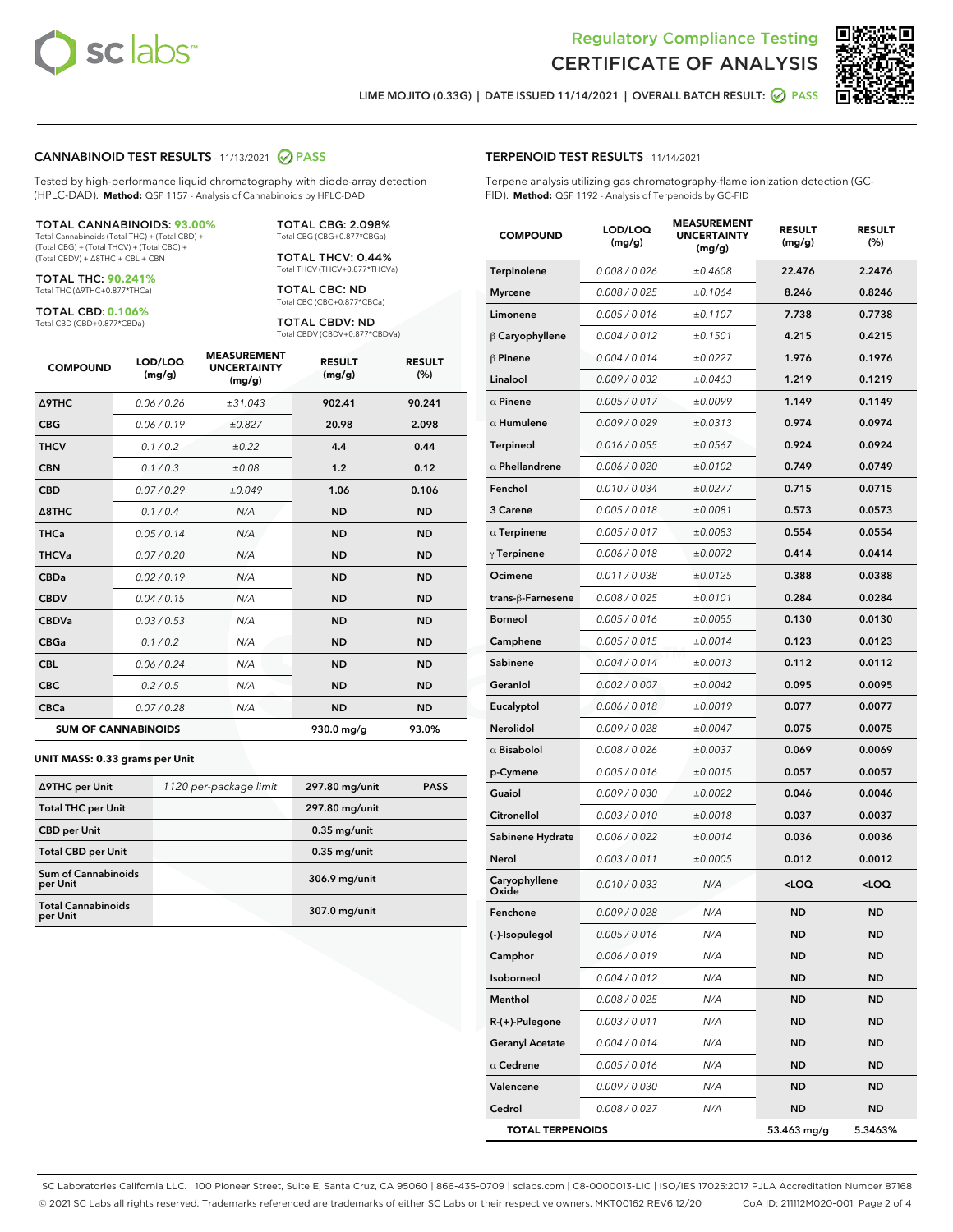



LIME MOJITO (0.33G) | DATE ISSUED 11/14/2021 | OVERALL BATCH RESULT:  $\bigcirc$  PASS

# CATEGORY 1 PESTICIDE TEST RESULTS - 11/14/2021 2 PASS

Pesticide and plant growth regulator analysis utilizing high-performance liquid chromatography-mass spectrometry (HPLC-MS) or gas chromatography-mass spectrometry (GC-MS). \*GC-MS utilized where indicated. **Method:** QSP 1212 - Analysis of Pesticides and Mycotoxins by LC-MS or QSP 1213 - Analysis of Pesticides by GC-MS

| <b>COMPOUND</b>             | LOD/LOQ<br>$(\mu g/g)$ | <b>ACTION</b><br><b>LIMIT</b><br>$(\mu g/g)$ | <b>MEASUREMENT</b><br><b>UNCERTAINTY</b><br>$(\mu g/g)$ | <b>RESULT</b><br>$(\mu g/g)$ | <b>RESULT</b> |
|-----------------------------|------------------------|----------------------------------------------|---------------------------------------------------------|------------------------------|---------------|
| Aldicarb                    | 0.03 / 0.08            | $\ge$ LOD                                    | N/A                                                     | <b>ND</b>                    | <b>PASS</b>   |
| Carbofuran                  | 0.02/0.05              | $>$ LOD                                      | N/A                                                     | <b>ND</b>                    | <b>PASS</b>   |
| Chlordane*                  | 0.03 / 0.08            | $\ge$ LOD                                    | N/A                                                     | <b>ND</b>                    | <b>PASS</b>   |
| Chlorfenapyr*               | 0.03/0.10              | $\ge$ LOD                                    | N/A                                                     | <b>ND</b>                    | <b>PASS</b>   |
| Chlorpyrifos                | 0.02 / 0.06            | $\ge$ LOD                                    | N/A                                                     | <b>ND</b>                    | <b>PASS</b>   |
| Coumaphos                   | 0.02/0.07              | $>$ LOD                                      | N/A                                                     | <b>ND</b>                    | <b>PASS</b>   |
| <b>Daminozide</b>           | 0.02 / 0.07            | $\ge$ LOD                                    | N/A                                                     | <b>ND</b>                    | <b>PASS</b>   |
| <b>DDVP</b><br>(Dichlorvos) | 0.03/0.09              | $\ge$ LOD                                    | N/A                                                     | <b>ND</b>                    | <b>PASS</b>   |
| <b>Dimethoate</b>           | 0.03 / 0.08            | $\ge$ LOD                                    | N/A                                                     | <b>ND</b>                    | <b>PASS</b>   |
| Ethoprop(hos)               | 0.03/0.10              | $\ge$ LOD                                    | N/A                                                     | <b>ND</b>                    | <b>PASS</b>   |
| Etofenprox                  | 0.02 / 0.06            | $\ge$ LOD                                    | N/A                                                     | <b>ND</b>                    | <b>PASS</b>   |
| Fenoxycarb                  | 0.03 / 0.08            | $\ge$ LOD                                    | N/A                                                     | <b>ND</b>                    | <b>PASS</b>   |
| Fipronil                    | 0.03/0.08              | $>$ LOD                                      | N/A                                                     | <b>ND</b>                    | <b>PASS</b>   |
| Imazalil                    | 0.02 / 0.06            | $\ge$ LOD                                    | N/A                                                     | <b>ND</b>                    | <b>PASS</b>   |
| Methiocarb                  | 0.02 / 0.07            | $\ge$ LOD                                    | N/A                                                     | <b>ND</b>                    | <b>PASS</b>   |
| Methyl<br>parathion         | 0.03/0.10              | $>$ LOD                                      | N/A                                                     | <b>ND</b>                    | <b>PASS</b>   |
| <b>Mevinphos</b>            | 0.03/0.09              | $>$ LOD                                      | N/A                                                     | <b>ND</b>                    | <b>PASS</b>   |
| Paclobutrazol               | 0.02 / 0.05            | $\ge$ LOD                                    | N/A                                                     | <b>ND</b>                    | <b>PASS</b>   |
| Propoxur                    | 0.03/0.09              | $>$ LOD                                      | N/A                                                     | <b>ND</b>                    | <b>PASS</b>   |
| Spiroxamine                 | 0.03 / 0.08            | $\ge$ LOD                                    | N/A                                                     | <b>ND</b>                    | <b>PASS</b>   |
| Thiacloprid                 | 0.03/0.10              | $\ge$ LOD                                    | N/A                                                     | <b>ND</b>                    | <b>PASS</b>   |

#### CATEGORY 2 PESTICIDE TEST RESULTS - 11/14/2021 @ PASS

| <b>COMPOUND</b>          | LOD/LOO<br>$(\mu g/g)$ | <b>ACTION</b><br>LIMIT<br>$(\mu g/g)$ | <b>MEASUREMENT</b><br><b>UNCERTAINTY</b><br>$(\mu g/g)$ | <b>RESULT</b><br>$(\mu g/g)$ | <b>RESULT</b> |  |
|--------------------------|------------------------|---------------------------------------|---------------------------------------------------------|------------------------------|---------------|--|
| Abamectin                | 0.03/0.10              | 0.1                                   | N/A                                                     | <b>ND</b>                    | <b>PASS</b>   |  |
| Acephate                 | 0.02/0.07              | 0.1                                   | N/A                                                     | <b>ND</b>                    | <b>PASS</b>   |  |
| Acequinocyl              | 0.02/0.07              | 0.1                                   | N/A                                                     | <b>ND</b>                    | <b>PASS</b>   |  |
| Acetamiprid              | 0.02 / 0.05            | 0.1                                   | N/A                                                     | <b>ND</b>                    | <b>PASS</b>   |  |
| Azoxystrobin             | 0.02/0.07              | 0.1                                   | N/A                                                     | <b>ND</b>                    | <b>PASS</b>   |  |
| <b>Bifenazate</b>        | 0.01 / 0.04            | 0.1                                   | N/A                                                     | <b>ND</b>                    | <b>PASS</b>   |  |
| <b>Bifenthrin</b>        | 0.02 / 0.05            | 3                                     | N/A                                                     | <b>ND</b>                    | <b>PASS</b>   |  |
| <b>Boscalid</b>          | 0.03/0.09              | 0.1                                   | N/A                                                     | <b>ND</b>                    | <b>PASS</b>   |  |
| Captan                   | 0.19/0.57              | 0.7                                   | N/A                                                     | <b>ND</b>                    | <b>PASS</b>   |  |
| Carbaryl                 | 0.02/0.06              | 0.5                                   | N/A                                                     | <b>ND</b>                    | <b>PASS</b>   |  |
| Chlorantranilip-<br>role | 0.04/0.12              | 10                                    | N/A                                                     | <b>ND</b>                    | <b>PASS</b>   |  |
| Clofentezine             | 0.03/0.09              | 0.1                                   | N/A                                                     | <b>ND</b>                    | <b>PASS</b>   |  |

# CATEGORY 2 PESTICIDE TEST RESULTS - 11/14/2021 continued

| <b>COMPOUND</b>               | LOD/LOQ<br>(µg/g) | <b>ACTION</b><br><b>LIMIT</b><br>$(\mu g/g)$ | <b>MEASUREMENT</b><br><b>UNCERTAINTY</b><br>$(\mu g/g)$ | <b>RESULT</b><br>(µg/g) | <b>RESULT</b> |
|-------------------------------|-------------------|----------------------------------------------|---------------------------------------------------------|-------------------------|---------------|
| Cyfluthrin                    | 0.12 / 0.38       | $\overline{c}$                               | N/A                                                     | ND                      | <b>PASS</b>   |
| Cypermethrin                  | 0.11 / 0.32       | $\mathcal{I}$                                | N/A                                                     | ND                      | <b>PASS</b>   |
| <b>Diazinon</b>               | 0.02 / 0.05       | 0.1                                          | N/A                                                     | <b>ND</b>               | <b>PASS</b>   |
| Dimethomorph                  | 0.03 / 0.09       | 2                                            | N/A                                                     | ND                      | <b>PASS</b>   |
| Etoxazole                     | 0.02 / 0.06       | 0.1                                          | N/A                                                     | ND                      | <b>PASS</b>   |
| Fenhexamid                    | 0.03 / 0.09       | 0.1                                          | N/A                                                     | ND                      | <b>PASS</b>   |
| Fenpyroximate                 | 0.02 / 0.06       | 0.1                                          | N/A                                                     | <b>ND</b>               | <b>PASS</b>   |
| Flonicamid                    | 0.03 / 0.10       | 0.1                                          | N/A                                                     | ND                      | <b>PASS</b>   |
| Fludioxonil                   | 0.03 / 0.10       | 0.1                                          | N/A                                                     | ND                      | <b>PASS</b>   |
| Hexythiazox                   | 0.02 / 0.07       | 0.1                                          | N/A                                                     | ND                      | <b>PASS</b>   |
| Imidacloprid                  | 0.04 / 0.11       | 5                                            | N/A                                                     | ND                      | <b>PASS</b>   |
| Kresoxim-methyl               | 0.02 / 0.07       | 0.1                                          | N/A                                                     | ND                      | <b>PASS</b>   |
| Malathion                     | 0.03 / 0.09       | 0.5                                          | N/A                                                     | ND                      | <b>PASS</b>   |
| Metalaxyl                     | 0.02 / 0.07       | $\overline{c}$                               | N/A                                                     | ND                      | <b>PASS</b>   |
| Methomyl                      | 0.03 / 0.10       | $\mathbf{1}$                                 | N/A                                                     | ND                      | <b>PASS</b>   |
| Myclobutanil                  | 0.03 / 0.09       | 0.1                                          | N/A                                                     | <b>ND</b>               | <b>PASS</b>   |
| Naled                         | 0.02 / 0.07       | 0.1                                          | N/A                                                     | ND                      | <b>PASS</b>   |
| Oxamyl                        | 0.04 / 0.11       | 0.5                                          | N/A                                                     | ND                      | PASS          |
| Pentachloronitro-<br>benzene* | 0.03 / 0.09       | 0.1                                          | N/A                                                     | ND                      | <b>PASS</b>   |
| Permethrin                    | 0.04 / 0.12       | 0.5                                          | N/A                                                     | ND                      | <b>PASS</b>   |
| Phosmet                       | 0.03 / 0.10       | 0.1                                          | N/A                                                     | ND                      | <b>PASS</b>   |
| Piperonylbu-<br>toxide        | 0.02 / 0.07       | 3                                            | N/A                                                     | <b>ND</b>               | <b>PASS</b>   |
| Prallethrin                   | 0.03 / 0.08       | 0.1                                          | N/A                                                     | ND                      | <b>PASS</b>   |
| Propiconazole                 | 0.02 / 0.07       | 0.1                                          | N/A                                                     | <b>ND</b>               | <b>PASS</b>   |
| Pyrethrins                    | 0.04 / 0.12       | 0.5                                          | N/A                                                     | ND                      | <b>PASS</b>   |
| Pyridaben                     | 0.02 / 0.07       | 0.1                                          | N/A                                                     | <b>ND</b>               | <b>PASS</b>   |
| Spinetoram                    | 0.02 / 0.07       | 0.1                                          | N/A                                                     | ND                      | <b>PASS</b>   |
| Spinosad                      | 0.02 / 0.07       | 0.1                                          | N/A                                                     | ND                      | <b>PASS</b>   |
| Spiromesifen                  | 0.02 / 0.05       | 0.1                                          | N/A                                                     | <b>ND</b>               | <b>PASS</b>   |
| Spirotetramat                 | 0.02 / 0.06       | 0.1                                          | N/A                                                     | ND                      | <b>PASS</b>   |
| Tebuconazole                  | 0.02 / 0.07       | 0.1                                          | N/A                                                     | ND                      | <b>PASS</b>   |
| Thiamethoxam                  | 0.03 / 0.10       | 5                                            | N/A                                                     | <b>ND</b>               | <b>PASS</b>   |
| Trifloxystrobin               | 0.03 / 0.08       | 0.1                                          | N/A                                                     | <b>ND</b>               | <b>PASS</b>   |

SC Laboratories California LLC. | 100 Pioneer Street, Suite E, Santa Cruz, CA 95060 | 866-435-0709 | sclabs.com | C8-0000013-LIC | ISO/IES 17025:2017 PJLA Accreditation Number 87168 © 2021 SC Labs all rights reserved. Trademarks referenced are trademarks of either SC Labs or their respective owners. MKT00162 REV6 12/20 CoA ID: 211112M020-001 Page 3 of 4